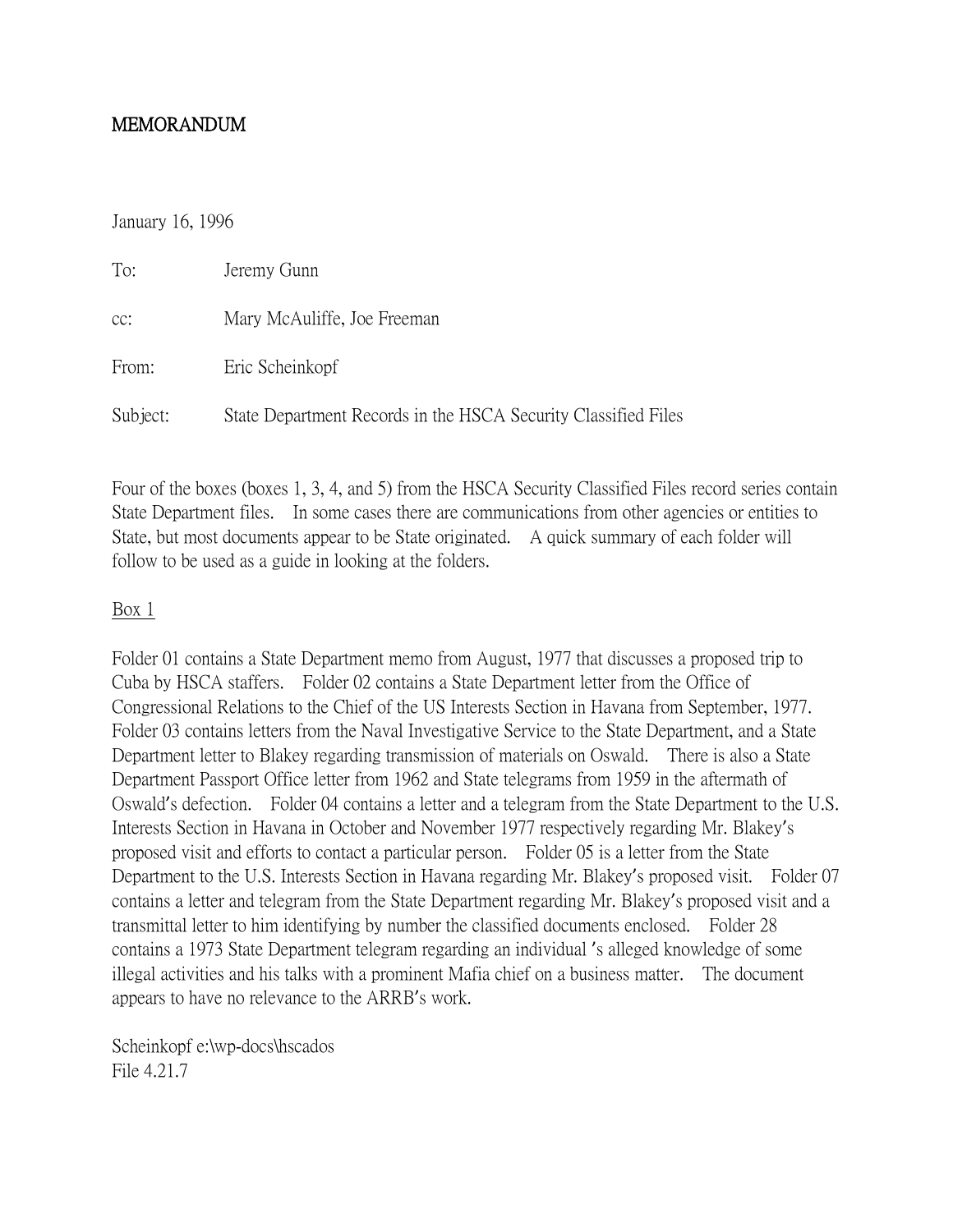## Box 3

Folder 60 has certain State Department documents which the CIA has located among its files. There is a cover letter from the State Department to Mr. Blakey (unclassified upon the removal of attachments) which briefly describes the documents. One tab has documents pertaining to Antillio Ramerez Ortiz. Among the documents is a memorandum to the Director of the Bureau of Intelligence and Research from J. Edgar Hoover in which the FBI may have an interest. Tab B has documents pertaining to Dino Cellini, Jake Lansky and William A. Morgan from the State Department. Folder 62 has a State Department cover letter to Blakey enclosing documents about Antillio Ramerez Ortiz. The letter is unclassified when the attachments are removed. The documents appear to have no relevance to the ARRB's mission. Folder 69 has a letter from the State Department to Mr. Blakey enclosing documents that again pertain to Antillio Ramerez Ortiz. The letter is unclassified when the enclosures are removed. The whole folder appears non-JFK related. Folder 70 has an April 1978 memo from the State Department regarding the HSCA's visit to Cuba. Folder 79 has a May 1978 State Department letter to Mr. Blakey regarding the viewing of the personnel files of certain State Department employees including John McVickar and Richard Snyder. A classified document relating to these two individuals is attached to the letter which is unclassified upon the removal of attachments.

Folder 80 (1 of 2) contains a letter from the State Department (unclassified upon removal of attachments) to Mr. Blakey that accompanies documents from Central Foreign Policy Records on Lee and Marina Oswald. These documents deal with the process for issuing Mrs. Oswald a visa, the issuing of tourist visas to the USSR, Oswald's efforts to return to the US and the procedures for doing so. Comparisons with other Americans who lived in the USSR are included in these documents. Folder 80 (2 of 2) contains information on the renewal and obtaining of a passport. Other defector cases are examined in these files. This folder also contains correspondence between Senator John Tower and the State Department on Oswald, a letter from McVickar to Oswald, and an April 28, 1964 Dutton memo on a news article about the Oswald case. There is also a lot of Congressional correspondence on the Oswald case that is post-assassination explaining how Oswald was able to return to the United States.

### Box 4

Folder 111 contains a State telegram from Moscow to Washington in August 1978 regarding the HSCA's investigation. Folder 112 contains a transmittal letter from the State Department to Mr. Blakey regarding an HSCA request for information. The letter is unclassified upon removal of the attachments. The documents deal with a Mr. Robert Todd. Folder 119 also deals with an HSCA request for information from the State Department in August 1978. The results of the searches are documents on one enclosure while the other two tabs contain documents dealing with John Carlos Wilson and Jack Ruby. Folder 137 contains a letter from the State Department to Chairman Stokes